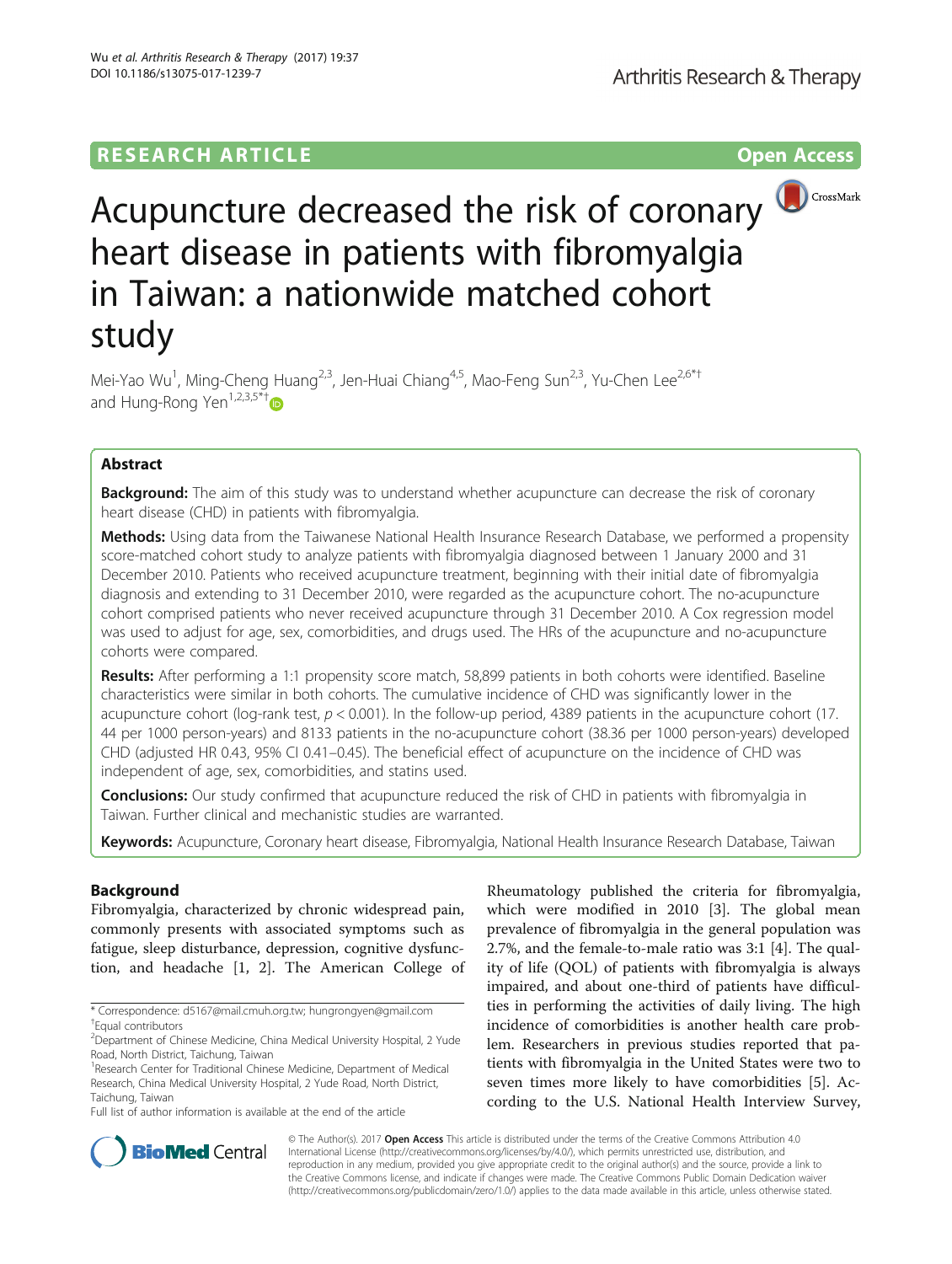myocardial infarction occurred more than twice as often in patients with fibromyalgia as in patients without fibromyalgia [\[6\]](#page-8-0). In Korea, chronic emotional stress in postmenopausal women with fibromyalgia impaired myocardial function [[7\]](#page-8-0). In Taiwan, a population-based cohort study revealed that the risk of coronary heart disease (CHD) in patients with fibromyalgia was 47% higher than in the general population [\[8](#page-8-0)].

Current treatment strategies for fibromyalgia include pharmacological and nonpharmacological methods. Pregabalin, duloxetine, and milnacipran are U.S. Food and Drug Administration (FDA)-approved drugs for treating patients with fibromyalgia, but the efficacy of these drugs has been questioned because of the small sample sizes in clinical trials [\[9\]](#page-8-0). Nonpharmacological treatments of fibromyalgia include acupuncture, massage, and exercise. Because the pathological mechanisms of fibromyalgia are not yet fully understood, current treatments are focused on attenuating symptoms and improving QOL.

Animal studies and clinical trials revealed that acupuncture has a beneficial effect in the treatment of fibromyalgia [[10](#page-8-0), [11\]](#page-8-0). However, there is no long-term follow-up study showing whether acupuncture can decrease the risk of CHD in patients with fibromyalgia. The Taiwanese National Health Insurance Research Database (NHIRD) provides information on the entire population of Taiwan with long-term follow-up data for interventions. The advantage of using this database is that it prevents sampling bias [[12](#page-8-0)]. The National Health Insurance (NHI) program was implemented in 1995 in Taiwan by the National Health Insurance Administration (NHIA). Traditional Chinese medicine (TCM) services have been reimbursed through the NHI program since 1996 [[13\]](#page-8-0). The use of TCM services, including herbal medicine and acupuncture, is common in Taiwan for the treatment of many kinds of disease [[14](#page-8-0)–[17](#page-8-0)]. To understand whether acupuncture can decrease the risk of CHD in patients with fibromyalgia, we investigated a randomly selected sample of 1 million people enrolled in the NHIRD from 2000 to 2010.

# **Methods**

# Data sources

We conducted a nationwide, population-based, 1:1 propensity score-matched cohort study by analyzing data derived from the NHIRD. The data source of our study was the Longitudinal Health Insurance Database 2000, which contains all the original claims data of 1 million beneficiaries randomly sampled from the registry of all beneficiaries in 2000. The sampled patients exhibited no significant difference in age, sex, birth year, or average insured payroll-related costs from the general population. The International Classification of Diseases, Ninth Revision, Clinical Modification (ICD-9-CM), codes were

used for diagnoses. Because the NHIRD contains identified secondary data for research, the present study was waived from the need for informed consent. This study was approved by the research ethics committee of China Medical University and Hospital (CMUH104-REC2-115).

# Study cohort identification

Patients newly diagnosed with fibromyalgia from 1 January 2000 to 31 December 2010 were identified (Fig. [1](#page-2-0)). To be included, patients with fibromyalgia should have had at least two ambulatory or inpatient claims with the diagnosis of ICD-9-CM codes 729.0 and 729.1. The exclusion criteria included age younger than 18 years, incomplete information on age and sex, and withdrawal from the NHIRD during the follow-up period. Patients who received acupuncture from their initial diagnosis of fibromyalgia to 31 December 2010 were identified as the acupuncture cohort. Propensity score approaches were used to reduce confounding by the indication of acupuncture treatment. We used a 1:1 propensity score match by sex, age (per 5 years), comorbidities, drugs used, and the year in which fibromyalgia was diagnosed through multiple logistic regression analysis. Ultimately, equal numbers of patients in the acupuncture and no-acupuncture cohorts were analyzed in this study. The immortal time of acupuncture cohort was the period between the first time of receiving acupuncture and the date of initial diagnosis with fibromyalgia. The claims data for both cohorts were assessed from the initial diagnosis date to 31 December 2011 (the end of this study).

# Covariate assessment

Sociodemographic factors included age and sex. Patients were divided into three groups according to their age (18–39 years, 40–59 years, and older than 60 years). Baseline comorbidities were considered present if ICD-9-CM codes appeared two or more times in outpatient or inpatient claims before the initial diagnosis of fibromyalgia, which included diabetes mellitus (DM; ICD-9- CM code 250), hypertension (ICD-9-CM codes 401– 405), hyperlipidemia (ICD-9-CM code 272), congestive heart failure (ICD-9-CM codes 402.01, 402.11, 402.91, 404.01, 404.03, 404.11, 404.13, 404.91, 404.93, and 428.0), stroke (ICD-9-CM codes 430–438), depression (ICD-9-CM codes 296.2–296.3, 300.4, and 311), anxiety (ICD-9-CM codes 300.0, 300.2, 300.3, 308.3, and 308.91), alcoholism or alcohol-related disorders (ICD-9- CM codes 291, 303, 305.00–305.03, 790.3, and V11.3), tobacco dependence (ICD-9-CM code 305.1), and obesity (ICD-9-CM codes 278 and A183).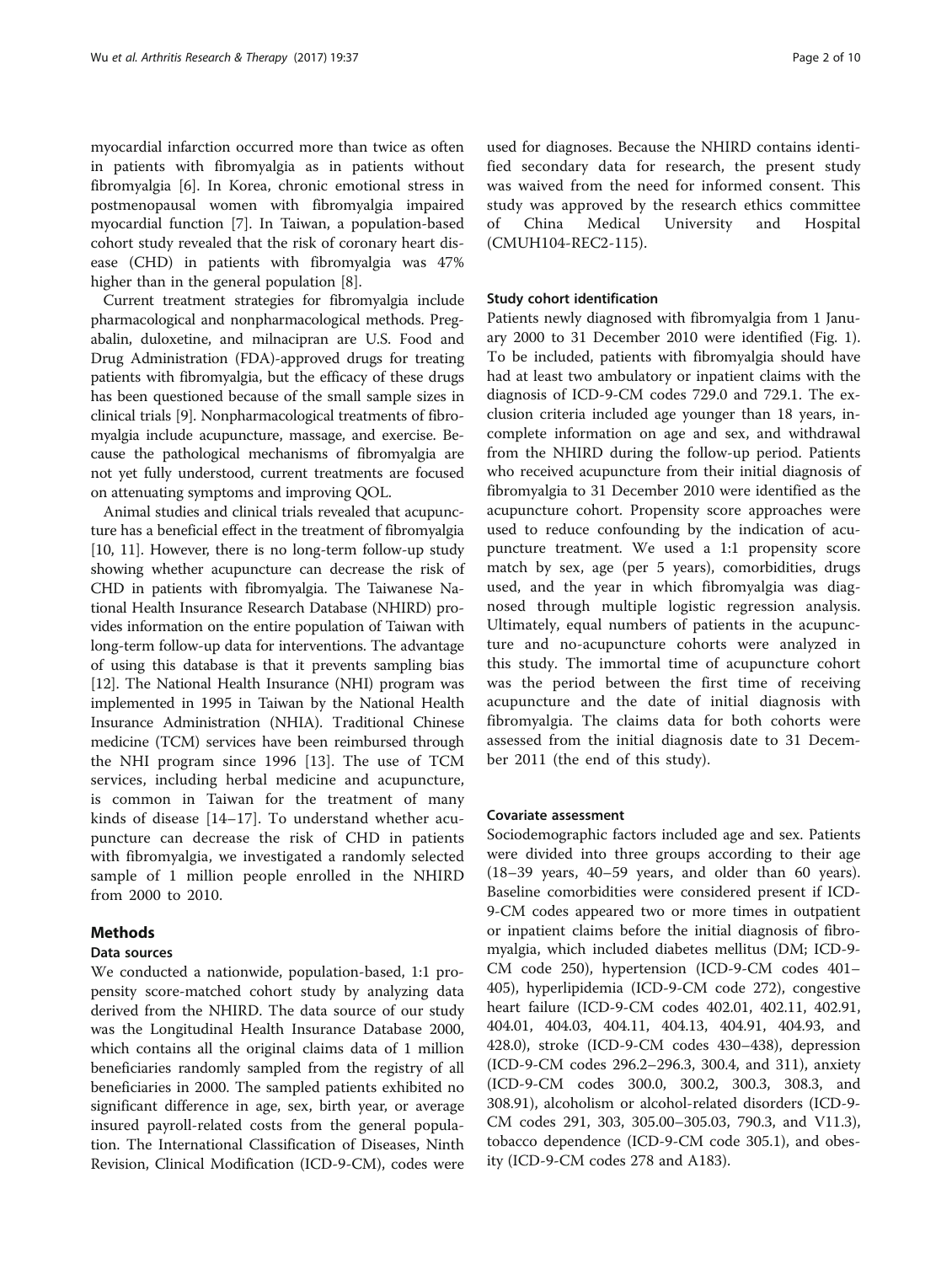<span id="page-2-0"></span>

# Types of acupuncture and disease categories in the acupuncture cohort

We analyzed the acupuncture type that patients received by the treatment codes, which included manual acupuncture of TCM type (B41, B42, B45, B46, B80-B84, B90–B94, P27041, P31103, P32103, and P33031) and electroacupuncture (B43, B44, B86–B89, and P33032). Disease categories for which patients with fibromyalgia received acupuncture were identified by the ICD-9-CM codes. More than one ICD-9-CM code may be recorded when patients receive acupuncture, so the total numbers of patients in all categories were more than the number of patients in the acupuncture cohort.

# Statistical analyses

We compared the baseline characteristics of the acupuncture and no-acupuncture cohorts using standardized mean differences. Standardized mean differences with less than 0.1 SD indicated a negligible difference in mean values or proportions between the two cohorts. The HR and 95% CI were calculated for each variable by Cox proportional hazards regression. The difference between the two cohorts in the development of CHD was estimated using the Kaplan-Meier method and the logrank test.

Statistical analysis was performed and figures were created using SAS 9.4 (SAS Institute, Cary, NC, USA)

and R software (R Foundation for Statistical Computing, Vienna, Austria).  $p < 0.05$  in two-tailed tests indicated statistical significance.

# Results

Using the NHIRD, we identified 189,512 patients with fibromyalgia newly diagnosed between 1 January 2000 and 31 December 2010 (Fig. 1). After excluding patients with missing information or lacking follow-up, 158,425 patients were included. Among included patients, 81,843 received acupuncture and 76,582 patients never received acupuncture from the initial fibromyalgia diagnosis date to 31 December 2010. To minimize the differences in basic data between these two cohorts, we used a 1:1 propensity score match to randomly select 58,899 patients each for the acupuncture and no-acupuncture cohorts.

The baseline characteristics of both cohorts are shown in Table [1,](#page-3-0) and they were similar in sex, age, comorbidities, and drugs used. The proportion of women was higher than men in both cohorts, and the dominant age group was 40–59 years. The most common comorbidity was hypertension, which was present in more than 20% of patients. Among the patients with fibromyalgia, 17% had hyperlipidemia, 11% had anxiety, 10.6% had DM, 6.9% had stroke, 4.9% had depression, and 1% had congestive heart failure.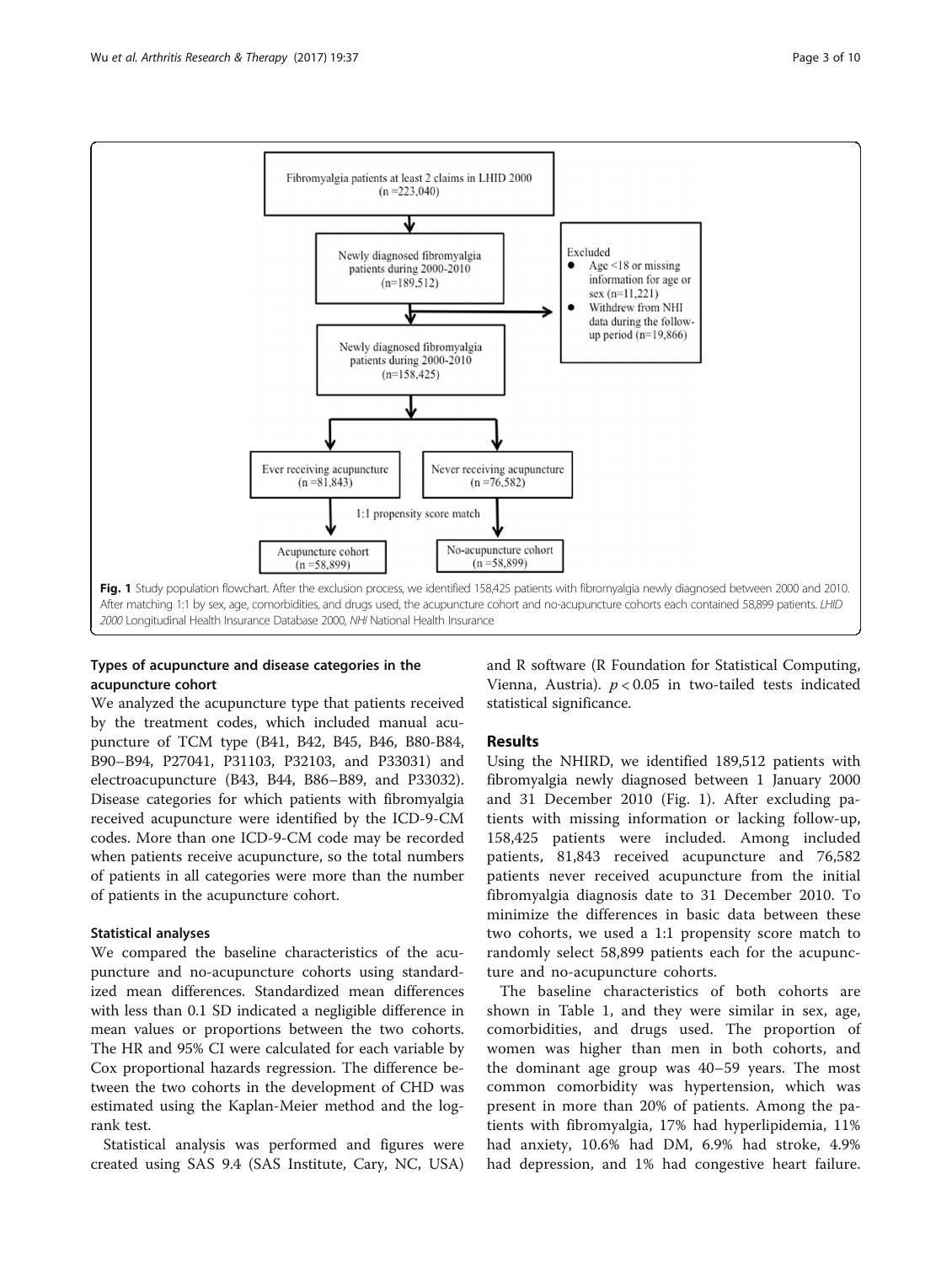| Variable                                                                                                   | No<br>acupuncture<br>$(n = 58,899)$ |       | Acupuncture<br>$(n = 58,899)$ |       | Standardized<br>mean difference |  |
|------------------------------------------------------------------------------------------------------------|-------------------------------------|-------|-------------------------------|-------|---------------------------------|--|
|                                                                                                            | n                                   | %     | $\sqrt{n}$                    | %     |                                 |  |
| Sex                                                                                                        |                                     |       |                               |       |                                 |  |
| Female                                                                                                     | 33,331                              | 56.59 | 33,447                        | 56.79 | 0.004                           |  |
| Male                                                                                                       | 25,568 43.41                        |       | 25,452 43.21                  |       |                                 |  |
| Age group, years                                                                                           |                                     |       |                               |       |                                 |  |
| 18–39                                                                                                      | 24,487 41.57                        |       | 23,572 40.02                  |       | 0.032                           |  |
| 40–59                                                                                                      | 27,481                              | 46.66 | 29,748                        | 50.51 | 0.077                           |  |
| $\geq 60$                                                                                                  | 6931                                | 11.77 | 5579                          | 9.47  | 0.075                           |  |
| Mean $(\pm SD)$ , years                                                                                    | 44.57 (15.43)                       |       | 44.28 (14.44)                 |       | 0.02                            |  |
| Baseline comorbidities                                                                                     |                                     |       |                               |       |                                 |  |
| Diabetes mellitus                                                                                          | 6252                                | 10.61 | 6098                          | 10.35 | 0.009                           |  |
| Hypertension                                                                                               | 12,457                              | 21.15 | 12,036                        | 20.43 | 0.018                           |  |
| Hyperlipidemia                                                                                             | 10,097                              | 17.14 | 10,034                        | 17.04 | 0.003                           |  |
| Congestive heart<br>failure                                                                                | 569                                 | 0.97  | 508                           | 0.86  | 0.011                           |  |
| Cerebrovascular<br>diseases                                                                                | 4044                                | 6.87  | 3786                          | 6.43  | 0.018                           |  |
| Depression                                                                                                 | 2863                                | 4.86  | 2840                          | 4.82  | 0.002                           |  |
| Anxiety                                                                                                    | 6551                                | 11.12 | 6600                          | 11.21 | 0.003                           |  |
| Alcoholism or<br>alcohol-related<br>disorders                                                              | 311                                 | 0.53  | 316                           | 0.54  | 0.001                           |  |
| Tobacco dependence                                                                                         | 289                                 | 0.49  | 270                           | 0.46  | 0.005                           |  |
| Obesity                                                                                                    | 439                                 | 0.75  | 427                           | 0.72  | 0.002                           |  |
| Drugs used                                                                                                 |                                     |       |                               |       |                                 |  |
| Oral steroids                                                                                              | 39466                               | 67.01 | 39495                         | 67.06 | 0.001                           |  |
| <b>NSAIDs</b>                                                                                              | 57613                               | 97.82 | 57734                         | 98.02 | 0.014                           |  |
| <b>Statins</b>                                                                                             | 7971                                | 13.53 | 7937                          | 13.48 | 0.002                           |  |
| Types of acupuncture                                                                                       |                                     |       |                               |       |                                 |  |
| Manual acupuncture<br>of TCM type                                                                          |                                     |       | 50,470                        | 85.69 |                                 |  |
| Electroacupuncture                                                                                         |                                     |       | 2142                          | 3.64  |                                 |  |
| Combination of<br>manual acupuncture<br>and electroacupuncture                                             |                                     |       | 6287                          | 10.67 |                                 |  |
| Duration between the<br>initial diagnosis to the<br>first acupuncture<br>treatment, days, mean<br>(median) |                                     |       | 919 (574)                     |       |                                 |  |
| Acupuncture visits,<br>mean                                                                                |                                     |       | 7.45                          |       |                                 |  |
| Follow-up duration,<br>years, mean (median)                                                                | 3.60(3.02)                          |       | 4.27 (3.79)                   |       |                                 |  |

<span id="page-3-0"></span>Table 1 Characteristics of patients with fibromyalgia in the present study

NSAIDs Nonsteroidal anti-inflammatory drugs, TCM Traditional Chinese medicine

The proportions of patients diagnosed with alcoholism or alcohol-related disorders, tobacco dependence, and obesity were similar in both cohorts. Almost all patients in both cohorts used nonsteroidal antiinflammatory drugs (NSAIDs), and approximately 67% of patients used oral steroids. About 13.5% of patients took statins for hyperlipidemia in the no-acupuncture and acupuncture cohorts. The mean duration between the initial diagnosis of fibromyalgia and the first time receiving acupuncture was approximately 919 days. The average number of acupuncture visits was 7.45. Most patients (85%) received manual acupuncture of TCM type, and 3.6% patients received electroacupuncture. About 10.7% of patients received both types of treatment.

During the follow-up period, there were 12,522 patients included in our study who developed CHD (Table [2](#page-4-0)). The incidence of CHD in patients with fibromyalgia increased depending on age (adjusted HRs 4.24 and 6.24 in 40–59 years and ≥60 years age groups, respectively). Patients with fibromyalgia with comorbidities also developed CHD more easily than patients without comorbidities. Overall, the incidence of CHD was significantly lower in the acupuncture cohort than in the no-acupuncture cohort (adjusted HR 0.43, 95% CI 0.41–0.45).

Figure [2](#page-5-0) reveals that the cumulative incidence of CHD was significantly lower in the acupuncture cohort during the follow-up period (log-rank test,  $p < 0.001$ ). In this study, 4389 patients in the acupuncture cohort (17.44 per 1000 person-years) and 8133 patients in the noacupuncture cohort (38.36 per 1000 person-years) developed CHD (adjusted HR 0.43, 95% CI 0.41–0.45) (Table [3](#page-6-0)). The beneficial effect of acupuncture on the incidence of CHD was observed in both female and male patients (adjusted HR 0.48 in women, 95% CI 0.46–0.51; adjusted HR 0.47 in men, 95% CI 0.45–0.50). Although the risk of CHD gradually increased with age, acupuncture significantly decreased the incidence of CHD in all age groups. Acupuncture decreased the risk of CHD in patients with fibromyalgia with or without comorbidities. Regardless of whether patients took oral steroids, NSAIDs, or statins, fewer patients in the acupuncture cohort developed CHD than in the no-acupuncture cohort.

Table [4](#page-7-0) reveals the top ten disease categories for which the patients with fibromyalgia in the acupuncture cohort received acupuncture treatment. The most common conditions leading to visiting acupuncture doctors were disorders of the musculoskeletal system and connective tissues that are highly related to fibromyalgia. Injury was also a common reason for receiving acupuncture.

# **Discussion**

To our knowledge, our present nationwide populationbased study is the first to reveal that acupuncture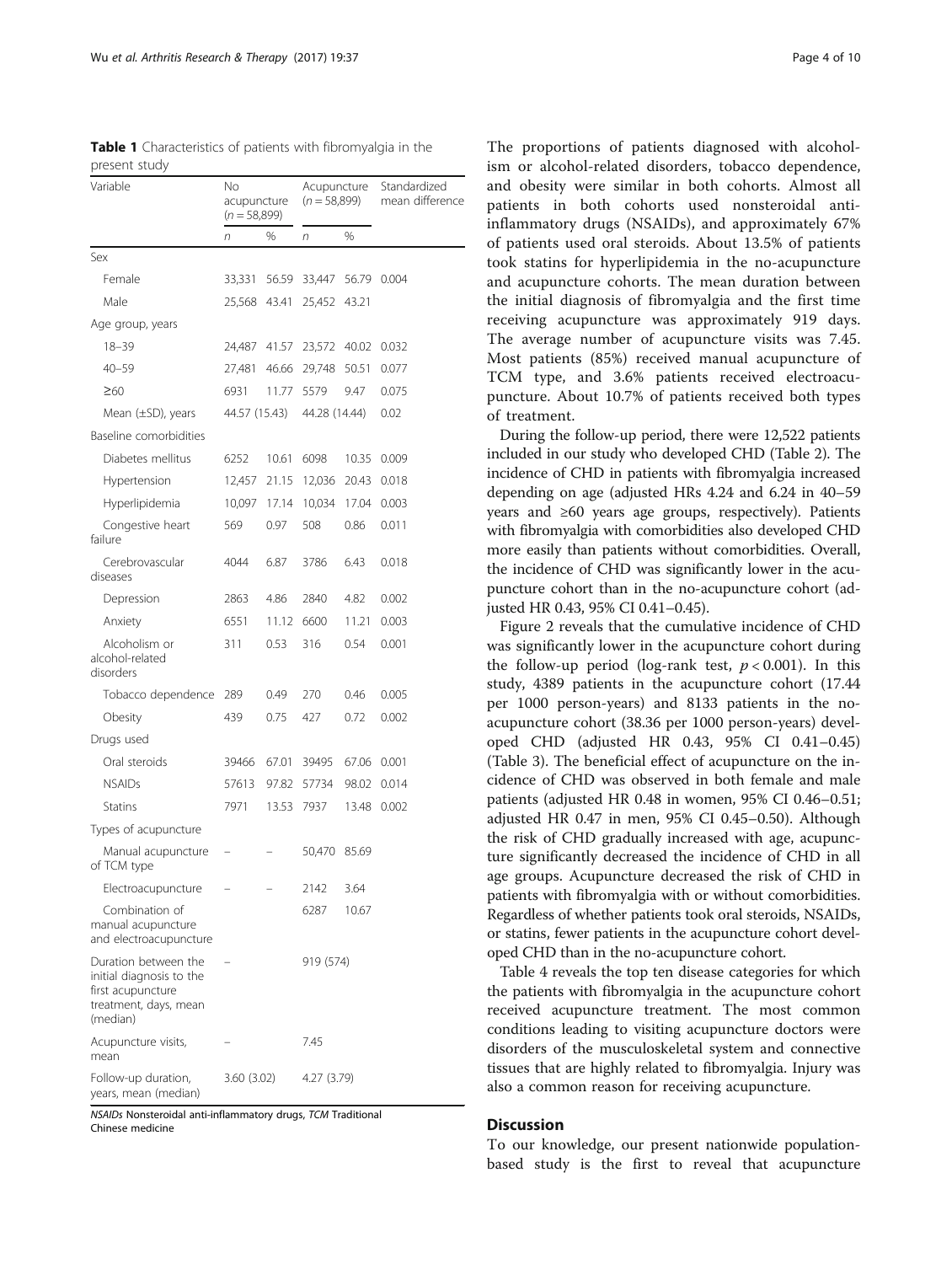| Variable                                                 | Number of events ( $n = 12,522$ ) | Crude HR | (95% CI)         | $p$ Value | Adjusted HR  | $(95%$ CI)      | $p$ Value |
|----------------------------------------------------------|-----------------------------------|----------|------------------|-----------|--------------|-----------------|-----------|
| Received acupuncture                                     |                                   |          |                  |           |              |                 |           |
| No                                                       | 8133                              | 1.00     | Reference        |           | 1.00         | Reference       |           |
| Yes                                                      | 4389                              | 0.48     | $(0.46 - 0.5)$   | < 0.0001  | 0.43         | $(0.41 - 0.45)$ | < 0.0001  |
| Sex                                                      |                                   |          |                  |           |              |                 |           |
| Female                                                   | 7138                              | 1.00     | Reference        |           | 1.00         | Reference       |           |
| Male                                                     | 5384                              | 0.98     | $(0.95 - 1.02)$  | 0.3907    | 1.03         | $(0.99 - 1.07)$ | 0.1072    |
| Age group, years                                         |                                   |          |                  |           |              |                 |           |
| $18 - 39$                                                | 1248                              | 1.00     | Reference        |           | 1.00         | Reference       |           |
| $40 - 59$                                                | 7946                              | 5.24     | $(4.94 - 5.56)$  | < 0.0001  | 4.24         | $(3.99 - 4.51)$ | < 0.0001  |
| $\geq 60$                                                | 3328                              | 11.33    | $(10.62 - 12.1)$ | < 0.0001  | 6.24         | $(5.81 - 6.71)$ | < 0.0001  |
| Baseline comorbidities (reference = nonsite comorbidity) |                                   |          |                  |           |              |                 |           |
| Diabetes mellitus                                        | 2994                              | 2.9      | $(2.78 - 3.02)$  | < 0.0001  | 1.37         | $(1.31 - 1.44)$ | < 0.0001  |
| Hypertension                                             | 6188                              | 4.03     | $(3.89 - 4.18)$  | < 0.0001  | 2.20         | $(2.11 - 2.3)$  | < 0.0001  |
| Hyperlipidemia                                           | 4452                              | 2.88     | $(2.78 - 2.99)$  | < 0.0001  | 1.63         | $(1.56 - 1.7)$  | < 0.0001  |
| Congestive heart failure                                 | 298                               | 3.19     | $(2.85 - 3.58)$  | < 0.0001  | 1.17         | $(1.04 - 1.32)$ | 0.0078    |
| Cerebrovascular diseases                                 | 1966                              | 2.81     | $(2.68 - 2.95)$  | < 0.0001  | 1.25         | $(1.19 - 1.32)$ | < 0.0001  |
| Depression                                               | 803                               | 1.48     | $(1.38 - 1.59)$  | < 0.0001  | 1.1          | $(1.02 - 1.18)$ | 0.0131    |
| Anxiety                                                  | 1960                              | 1.61     | $(1.53 - 1.69)$  | < 0.0001  | 1.21         | $(1.15 - 1.27)$ | < 0.0001  |
| Alcoholism or alcohol-related disorders                  | 57                                | 0.97     | $(0.75 - 1.25)$  | 0.8031    | 0.93         | $(0.72 - 1.21)$ | 0.5941    |
| Tobacco dependence                                       | 39                                | 0.9      | $(0.66 - 1.23)$  | 0.5098    | 0.83         | $(0.6 - 1.13)$  | 0.2391    |
| Obesity                                                  | 109                               | 1.34     | $(1.11 - 1.62)$  | 0.0024    | $\mathbf{1}$ | $(0.83 - 1.21)$ | 0.9629    |
| Drugs used                                               |                                   |          |                  |           |              |                 |           |
| Oral steroids                                            | 7490                              | 0.62     | $(0.6 - 0.64)$   | < 0.0001  | 0.54         | $(0.52 - 0.56)$ | < 0.0001  |
| <b>NSAIDs</b>                                            | 11,804                            | 0.21     | $(0.19 - 0.23)$  | < 0.0001  | 0.24         | $(0.22 - 0.26)$ | < 0.0001  |
| Statins                                                  | 2218                              | 1.28     | $(1.22 - 1.34)$  | < 0.0001  | 0.55         | $(0.52 - 0.58)$ | < 0.0001  |

<span id="page-4-0"></span>Table 2 Hazard ratios of coronary heart disease associated with acupuncture and covariates among patients with fibromyalgia

NSAIDs Nonsteroidal anti-inflammatory drugs<br><sup>a</sup> Crude HR represents relative hazard ratio

<sup>b</sup> Adjusted HR represents adjusted hazard ratio mutually adjusted for accepted acupuncture, age, sex, diabetes mellitus, hypertension, hyperlipidemia, congestive heart failure, cerebrovascular diseases, depression, anxiety, alcoholism or alcohol-related disorders, tobacco dependence, obesity, oral steroids, NSAIDs, and statins in Cox proportional hazards regression

decreases the risk of CHD in patients with fibromyalgia. As a popular treatment for fibromyalgia, acupuncture has been performed on patients with fibromyalgia in several clinical trials. However, the outcome evaluation was previously always focused on pain score, sleep quality, and QOL [\[10\]](#page-8-0). In our study, we found that the beneficial effects of acupuncture on developing CHD in patients with fibromyalgia were independent of sex, age, comorbidities, and anti-inflammatory drugs included in our data. Statins, the inhibitors of the 3-hydroxy-3 methylglutaryl-coenzyme A reductase for treating hyperlipidemia, were previously reported to reduce the risk of cardiovascular diseases [[18\]](#page-8-0). Our study revealed that regardless of whether patients with fibromyalgia took statins, acupuncture lowered the risk of CHD.

Our study revealed that more than half of patients with fibromyalgia in Taiwan have received acupuncture. A previous report revealed that the leading reason for

patients in Taiwan to seek acupuncture treatment was diseases of the musculoskeletal system and connective tissue [\[19\]](#page-8-0). Fibromyalgia also belongs to this disease category. This is true not only in Taiwan, because patients with fibromyalgia also receive acupuncture in the other countries, such as Germany [\[20\]](#page-8-0). Previous studies in the United States, Spain, and Iran have demonstrated the efficacy of acupuncture in fibromyalgia [\[21](#page-9-0)–[23\]](#page-9-0).

A strength of our study is the comprehensive, largescale database that we used, Taiwan's NHIRD. This database provides an enormous sample size to reduce selection and participation bias, and it includes long-term follow-up data [\[12](#page-8-0)]. In addition, the characteristics of patients with fibromyalgia in our study were consistent with those in previous reports of female and middleaged predominance in other countries [[6,](#page-8-0) [24](#page-9-0)]. These baseline characteristics were similar in both cohorts in our study.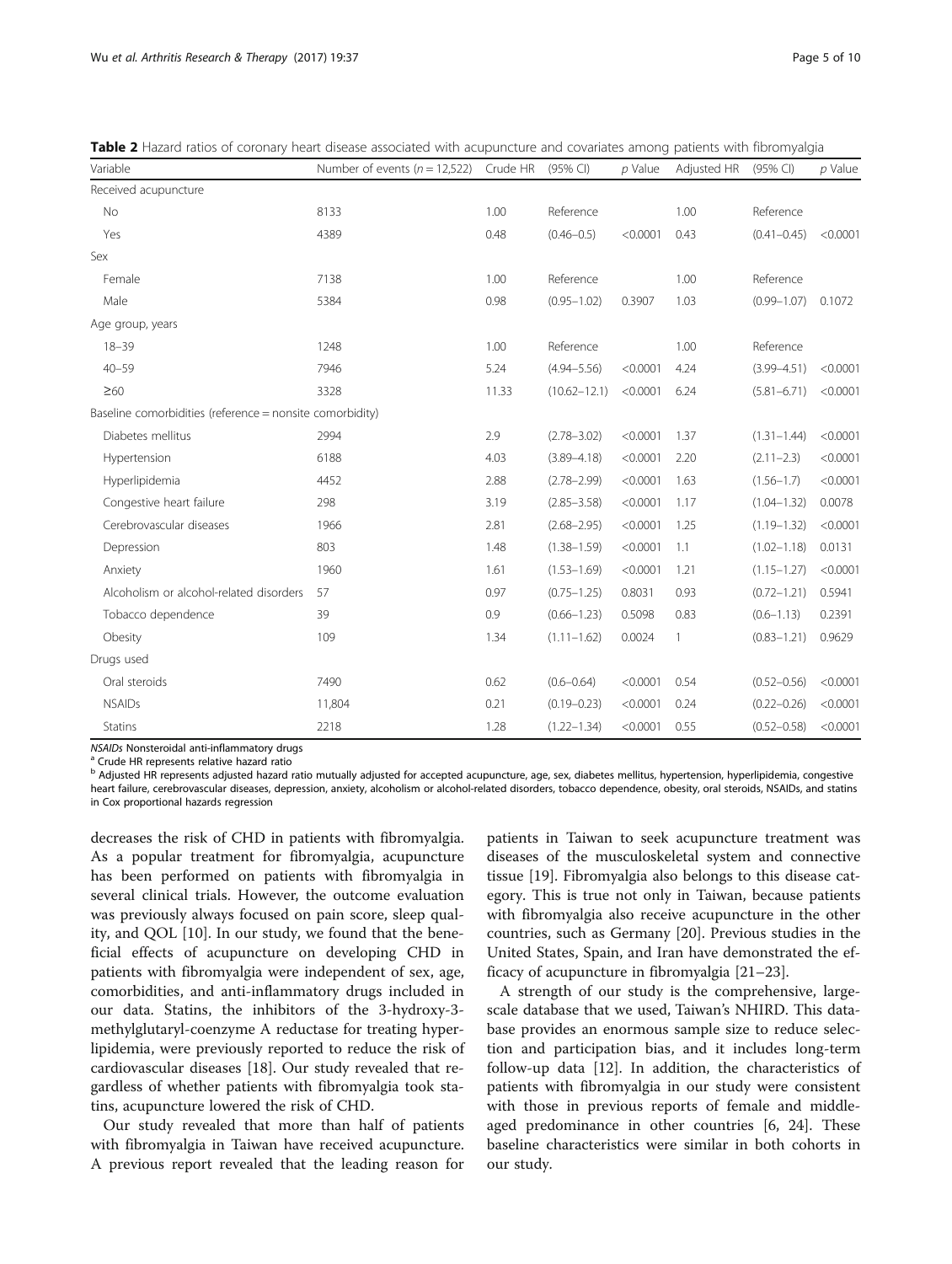<span id="page-5-0"></span>

In Taiwan, the majority of TCM doctors are graduated from baccalaureate TCM education programs (7- or 8 year medical doctor programs) or postbaccalaureate TCM programs (5-year medical doctor programs) in universities. The graduated students must pass the board examination conducted by the government. The training programs on the manipulation of acupuncture are standardized. The duration of needle retention most commonly performed is about 20–30 minutes in Taiwan, and achievement of deqi is a basic requirement in acupuncture treatment.

Pregabalin was the first FDA-approved drug for treatment of fibromyalgia [[1\]](#page-8-0). It was demonstrated to improve pain, sleep disturbance, and fatigue in adult patients with fibromyalgia [\[25](#page-9-0)]. In our present study, we did not compare the efficacy of acupuncture with pregabalin, because this drug was not reimbursed by Taiwanese NHIA for fibromyalgia until 2015. Whether pregabalin decreases the incidence of CHD in patients with fibromyalgia has never been reported. Furthermore, pregabalin has cardiac adverse effects because it may induce heart failure [[26\]](#page-9-0). Acupuncture has been reported to attenuate both ischemic injury of the heart and heart failure [\[27, 28](#page-9-0)]. Whether acupuncture treatment provides benefits to those patients receiving pregabalin deserves future investigation.

Fibromyalgia is thought to arise from aberrant brain chemistry, function, and structure [\[29\]](#page-9-0). The effects of acupuncture have also been documented to affect the central nervous system to ameliorate fibromyalgia [\[30](#page-9-0)]. An increasing body of evidence suggests that central sensitization contributes to hyperalgesia and allodynia in

patients with fibromyalgia. Activation of N-methyl-D-aspartate receptor (NMDAR) and cyclic adenosine monophosphate-responsive element binding protein promotes hyperalgesia [\[29](#page-9-0)]. In a previous study on fibromyalgia, researchers using a murine model found that activation of the dorsal root ganglion was suppressed by acupuncture [\[31](#page-9-0)]. Activation of cardiac NMDAR induces oxidative stress and facilitates atrial fibrillation that were attenuated by NMDAR antagonists [\[32](#page-9-0), [33](#page-9-0)]. Inhibition of NMDAR is the possible mechanism to prevent CHD in fibromyalgia, and whether acupuncture can suppress cardiac NMDAR in fibromyalgia needs further evaluation.

Other than the NMDAR pathway, the  $5$ -HT<sub>3</sub> receptor may be another target of acupuncture to decrease CHD in fibromyalgia. The analgesic effect of acupuncture is also evident through the  $5HT_3$  receptor in a rat model of collagenase-induced arthritis, and  $5-HT_3$  receptor antagonists have beneficial effects on autonomic cardiac dysfunction in patients with fibromyalgia [\[34](#page-9-0), [35\]](#page-9-0). However, the results of our present study were contrary to those of a previous study involving transient receptor potential vanilloid 1 (TRPV1). Overexpression of TRPV1 in the spinal cord was suppressed by acupuncture in a fibromyalgia murine model [\[11\]](#page-8-0), but TRPV1 in the endothelium prevents CHD [[36](#page-9-0)]. The heart-protective effect of acupuncture in fibromyalgia may not be through the TRPV1 pathway.

Antidepression, anti-inflammation, and improvement of sleep quality are also possible mechanisms of acupuncture to prevent CHD in fibromyalgia. In previous reports, acupuncture improved sleep quality in patients with insomnia, which is highly associated with fibromyalgia and CHD [[37](#page-9-0)–[39](#page-9-0)]. Depression is a common associated symptom of fibromyalgia, and it increases the incidence of CHD through deregulation of the autonomic nervous system and the hypothalamic-pituitaryadrenal axis [\[40](#page-9-0)]. Acupuncture stabilized this axis, activated the hippocampal serotonin system, and suppressed inflammation to attenuate depression [\[41, 42\]](#page-9-0).

Comorbidities of fibromyalgia, including DM, hypertension, and heart disease, are highly associated with chronic inflammation. Many previous studies of acupuncture were focused on the analgesic effect of acupuncture, but additional studies in recent years demonstrated that acupuncture attenuated inflammation. Acupuncture attenuated inflammation through the vagus nerve mediated by dopamine [[43](#page-9-0)]. The combination of acupuncture and moxibustion relieved Crohn's disease by decreasing the ratio of Th17 to Treg cells in the intestinal mucosa [\[44](#page-9-0)]. These studies support that acupuncture has not only an analgesic effect but also an anti-inflammatory effect.

In addition, researchers in a previous study found that acupuncture before percutaneous coronary intervention in patients with acute myocardial infarction attenuated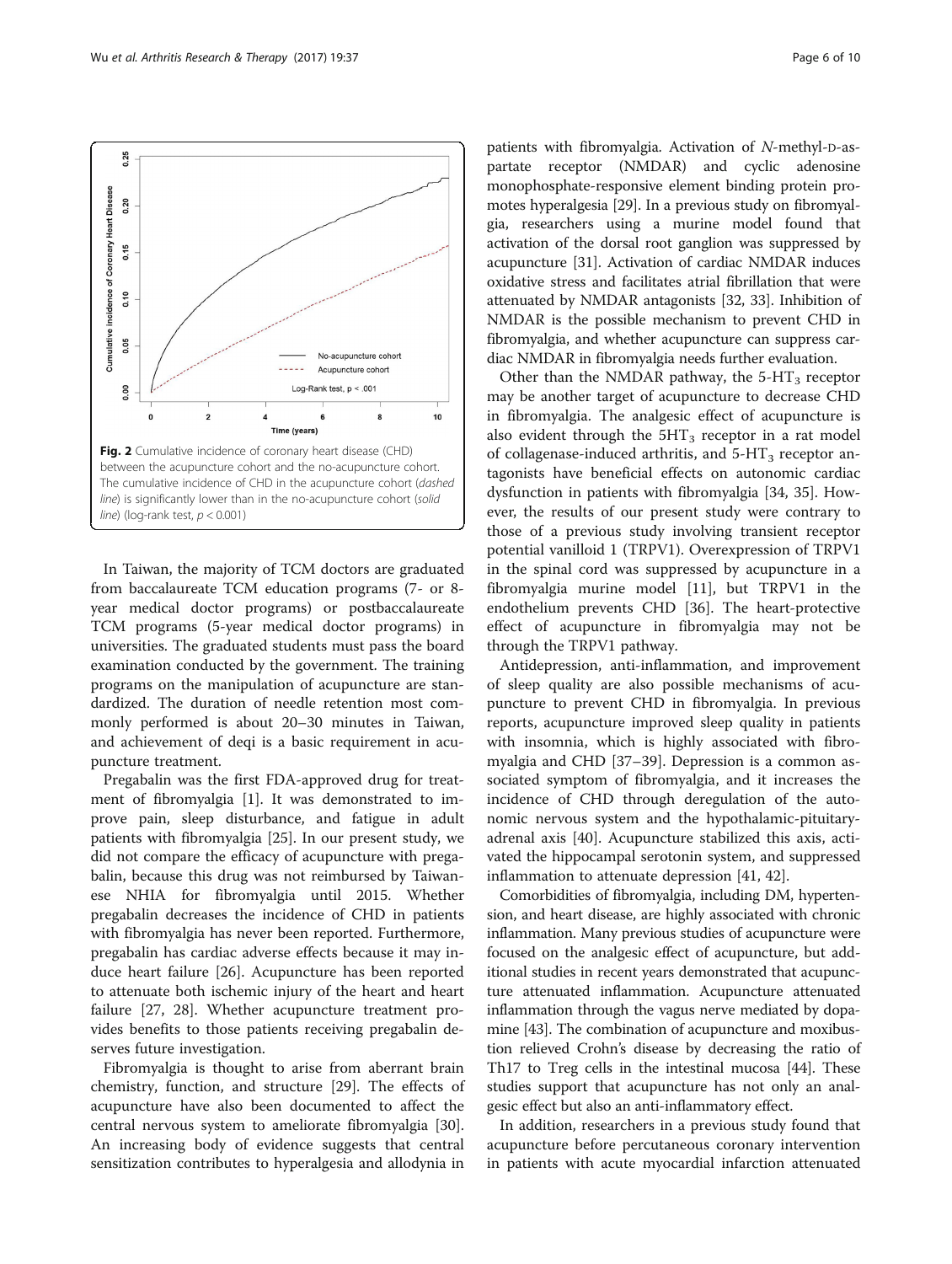<span id="page-6-0"></span>

| Table 3 Incidence rates and hazard ratios for coronary heart disease among patients with fibromyalgia with or without acupuncture |  |
|-----------------------------------------------------------------------------------------------------------------------------------|--|
| treatment                                                                                                                         |  |
|                                                                                                                                   |  |

| Variable               | No acupuncture ( $n = 58,899$ ) |                                         |                                   | Acupuncture ( $n = 58,899$ ) |              |                                   |                            |                                     |
|------------------------|---------------------------------|-----------------------------------------|-----------------------------------|------------------------------|--------------|-----------------------------------|----------------------------|-------------------------------------|
|                        | Events                          | Person-years                            | $\ensuremath{\mathsf{IR}}\xspace$ | Events                       | Person-years | $\ensuremath{\mathsf{IR}}\xspace$ | Crude HR (95% CI)          | Adjusted HR <sup>a</sup> (95% Cl)   |
| Total                  | 8133                            | 212,027                                 | 38.36                             | 4389                         | 251,711      | 17.44                             | 0.48 $(0.46 - 0.50)^b$     | 0.43 $(0.41 - 0.45)^{b}$            |
| Sex                    |                                 |                                         |                                   |                              |              |                                   |                            |                                     |
| Female                 | 4650                            | 120,934                                 | 38.45                             | 2488                         | 141,235      | 17.62                             | 0.48 $(0.46 - 0.51)^{b}$   | $0.43$ $(0.41 - 0.45)^{b}$          |
| Male                   | 3483                            | 91,093                                  | 38.24                             | 1901                         | 110,476      | 17.21                             | $0.47$ $(0.45-0.5)^{b}$    | 0.45 $(0.43 - 0.48)^{b}$            |
| Age group, years       |                                 |                                         |                                   |                              |              |                                   |                            |                                     |
| $18 - 39$              | 877                             | 92,941                                  | 9.44                              | 371                          | 94,477       | 3.93                              | $0.42$ $(0.38 - 0.48)^{b}$ | $0.39(0.35 - 0.44)^{b}$             |
| $40 - 59$              | 5059                            | 99,271                                  | 50.96                             | 2887                         | 133,190      | 21.68                             | $0.45$ $(0.43 - 0.47)^{b}$ | $0.42$ $(0.41 - 0.44)^{b}$          |
| $\geq 60$              | 2197                            | 19,814                                  | 110.88                            | 1131                         | 24,044       | 47.04                             | 0.48 $(0.45 - 0.52)^{b}$   | 0.47 $(0.43 - 0.5)^{b}$             |
| Baseline comorbidities |                                 |                                         |                                   |                              |              |                                   |                            |                                     |
| Diabetes mellitus      |                                 |                                         |                                   |                              |              |                                   |                            |                                     |
| No                     | 6227                            | 193,111                                 | 32.25                             | 3301                         | 225,893      | 14.61                             | $0.47$ $(0.45-0.5)^{b}$    | $0.44$ $(0.42 - 0.46)^{b}$          |
| Yes                    | 1906                            | 18,916                                  | 100.76                            | 1088                         | 25,818       | 42.14                             | $0.46$ $(0.42 - 0.49)^{b}$ | $0.44$ $(0.41 - 0.47)^{b}$          |
| Hypertension           |                                 |                                         |                                   |                              |              |                                   |                            |                                     |
| No                     | 4148                            | 174,292                                 | 23.80                             | 2186                         | 199,801      | 10.94                             | 0.48 $(0.45-0.5)^{b}$      | 0.43 $(0.41 - 0.46)^{b}$            |
| Yes                    | 3985                            | 37,735                                  | 105.61                            | 2203                         | 51,910       | 42.44                             | $0.44$ $(0.42 - 0.47)^{b}$ | $0.44$ $(0.42 - 0.46)^{b}$          |
| Hyperlipidemia         |                                 |                                         |                                   |                              |              |                                   |                            |                                     |
| No                     | 5328                            | 180,288                                 | 29.55                             | 2742                         | 210,271      | 13.04                             | 0.46 $(0.44 - 0.48)^{b}$   | $0.43(0.41 - 0.45)^{b}$             |
| Yes                    | 2805                            | 31,738                                  | 88.38                             | 1647                         | 41,440       | 39.74                             | 0.49 $(0.46 - 0.52)^{b}$   | 0.46 $(0.43 - 0.49)^{b}$            |
|                        | Congestive heart failure        |                                         |                                   |                              |              |                                   |                            |                                     |
| No                     | 7942                            | 210,670                                 | 37.70                             | 4282                         | 249,749      | 17.15                             | 0.48 $(0.46 - 0.5)^{b}$    | 0.44 $(0.42 - 0.45)^{b}$            |
| Yes                    | 191                             | 1356                                    | 140.83                            | 107                          | 1963         | 54.52                             | 0.45 $(0.35 - 0.57)^{b}$   | 0.46 $(0.36 - 0.59)^{b}$            |
|                        | Cerebrovascular diseases        |                                         |                                   |                              |              |                                   |                            |                                     |
| No                     | 6867                            | 199,807                                 | 34.37                             | 3689                         | 235,364      | 15.67                             | 0.48 $(0.46 - 0.5)^{b}$    | $0.44$ $(0.42 - 0.45)^{b}$          |
| Yes                    | 1266                            | 12,220                                  | 103.60                            | 700                          | 16,348       | 42.82                             | 0.46 $(0.42 - 0.5)^{b}$    | $0.45(0.41 - 0.49)^{b}$             |
| Depression             |                                 |                                         |                                   |                              |              |                                   |                            |                                     |
| No                     | 7628                            | 203,237                                 | 37.53                             | 4091                         | 240,799      | 16.99                             | 0.48 $(0.46 - 0.49)^{b}$   | 0.44 $(0.42 - 0.45)^{b}$            |
| Yes                    | 505                             | 8790                                    | 57.45                             | 298                          | 10,912       | 27.31                             | $0.51$ $(0.44 - 0.59)^{b}$ | 0.46 $(0.4 - 0.53)^{b}$             |
| Anxiety                |                                 |                                         |                                   |                              |              |                                   |                            |                                     |
| No                     | 6860                            | 191,626                                 | 35.80                             | 3702                         | 225,730      | 16.40                             | $0.48$ $(0.46 - 0.5)^{b}$  | $0.44$ $(0.42 - 0.46)^{b}$          |
| Yes                    | 1273                            | 20,401                                  | 62.40                             | 687                          | 25,982       | 26.44                             | 0.46 $(0.42 - 0.5)^{b}$    | 0.43 $(0.39 - 0.47)^{b}$            |
|                        |                                 | Alcoholism or alcohol-related disorders |                                   |                              |              |                                   |                            |                                     |
| No                     | 8093                            | 211,137                                 | 38.33                             | 4372                         | 250,521      | 17.45                             | 0.48 $(0.46 - 0.5)^{b}$    | $0.44$ $(0.42 - 0.46)^{b}$          |
| Yes                    | 40                              | 889                                     | 44.99                             | 17                           | 1190         | 14.28                             | 0.35 $(0.2 - 0.61)^{b}$    | 0.33 $(0.19-0.6)^{b}$               |
| Tobacco dependence     |                                 |                                         |                                   |                              |              |                                   |                            |                                     |
| No                     | 8109                            | 211,341                                 | 38.37                             | 4374                         | 251,047      | 17.42                             | 0.48 $(0.46 - 0.5)^{b}$    | $0.44$ $(0.42 - 0.45)^{b}$          |
| Yes                    | 24                              | 685                                     | 35.02                             | 15                           | 664          | 22.58                             | $0.68$ $(0.35 - 1.29)$     | $0.47$ $(0.23 - 0.94)$ <sup>c</sup> |
| Obesity                |                                 |                                         |                                   |                              |              |                                   |                            |                                     |
| No                     | 8062                            | 210,777                                 | 38.25                             | 4351                         | 250,115      | 17.40                             | 0.48 $(0.46 - 0.5)^{b}$    | $0.44$ $(0.42 - 0.46)^{b}$          |
| Yes                    | 71                              | 1250                                    | 56.80                             | 38                           | 1596         | 23.81                             | 0.45 $(0.3 - 0.66)^{b}$    | $0.36$ $(0.24 - 0.55)^{b}$          |
| Drugs used             |                                 |                                         |                                   |                              |              |                                   |                            |                                     |
| Oral steroids          |                                 |                                         |                                   |                              |              |                                   |                            |                                     |
| $\rm No$               | 3458                            | 56,042                                  | 61.70                             | 1574                         | 74,258       | 21.20                             | $0.39$ $(0.37 - 0.41)^{b}$ | $0.39(0.37 - 0.42)^{b}$             |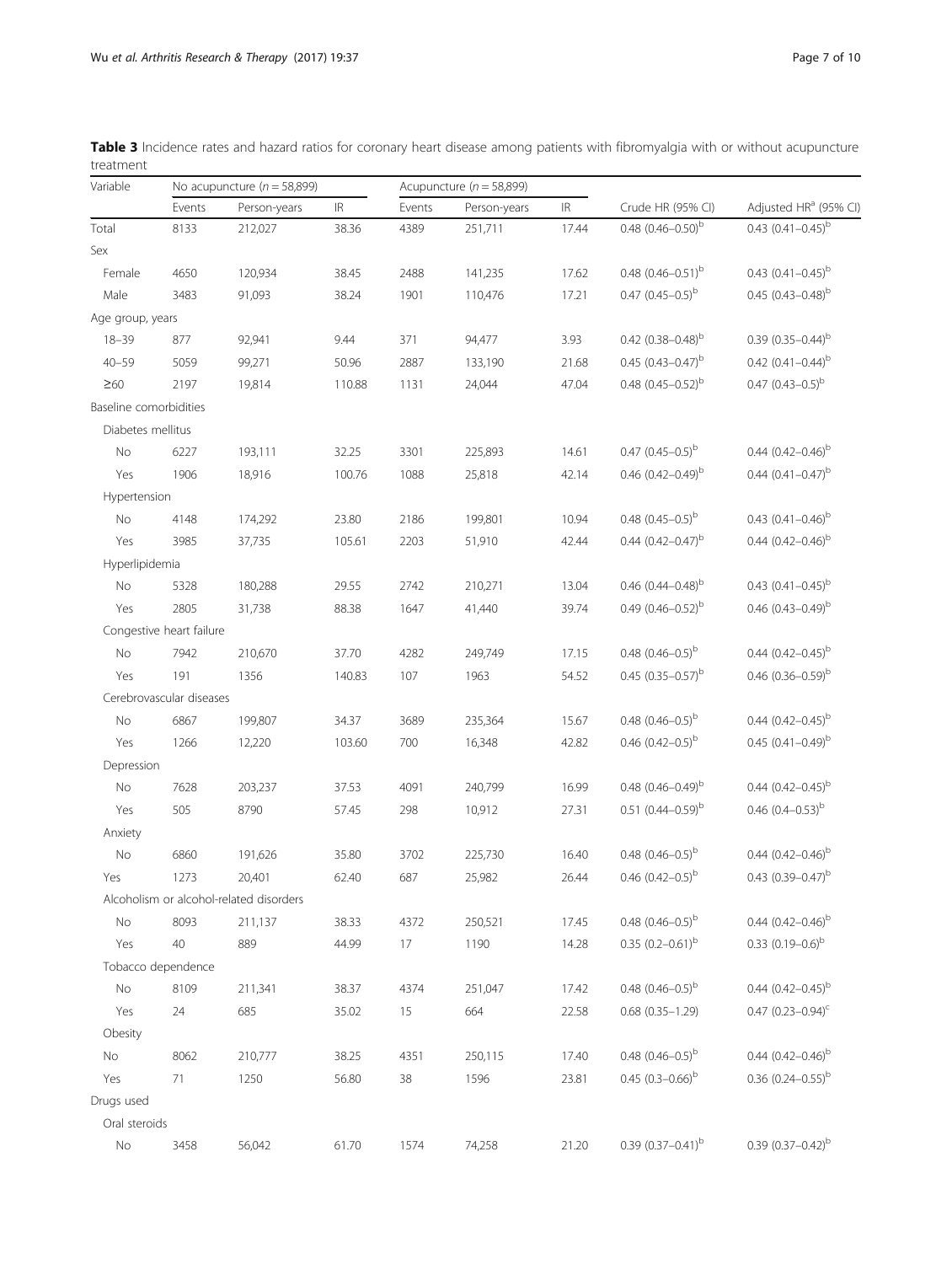| Yes            | 4675 | 155,985 | 29.97  | 2815 | 177,453 | 15.86 | $0.54$ $(0.52 - 0.57)^{D}$      | $0.49(0.46 - 0.51)^b$    |
|----------------|------|---------|--------|------|---------|-------|---------------------------------|--------------------------|
| <b>NSAIDs</b>  |      |         |        |      |         |       |                                 |                          |
| No             | 543  | 1878    | 289.11 | 175  | 3206    | 54.58 | $0.27$ (0.23-0.32) <sup>b</sup> | $0.31(0.26 - 0.37)^b$    |
| Yes            | 7590 | 210,148 | 36.12  | 4214 | 248,505 | 16.96 | $0.49(0.47-0.51)^b$             | $0.45$ $(0.44 - 0.47)^b$ |
| <b>Statins</b> |      |         |        |      |         |       |                                 |                          |
| No             | 6799 | 179,722 | 37.83  | 3505 | 215,745 | 16.25 | $0.46$ $(0.44 - 0.48)^{b}$      | $0.42(0.4-0.44)^{b}$     |
| Yes            | 1334 | 32,305  | 41.29  | 884  | 35,967  | 24.58 | $0.6~(0.55-0.66)^{b}$           | $0.56$ $(0.52-0.61)^b$   |

<span id="page-7-0"></span>Table 3 Incidence rates and hazard ratios for coronary heart disease among patients with fibromyalgia with or without acupuncture treatment (Continued)

IR Incidence rate per 1000 person-years; NSAIDs Nonsteroidal anti-inflammatory drugs<br><sup>a</sup> Adjusted HR adjusted for accepted acupuncture, age, sex, diabetes mellitus, hypertension, hyperlipidemia, congestive heart failure, c

depression, anxiety, alcoholism or alcohol-related disorders, tobacco dependence, obesity, oral steroids, NSAIDs, and statins in Cox proportional hazards regression  $\binom{b}{p}$  p < 0.001

cardiac injury [\[45](#page-9-0)]. Acupuncture also decreased myocardial infarct areas and preserved cardiac function through heat shock protein 20 (HSP20) and HSP27 in an animal study [[27\]](#page-9-0). These reports demonstrated that acupuncture can protect the heart from ischemia. Future mechanistic study in this area is warranted.

Several limitations in our study are noted. First, the NHIRD did not provide the severity of fibromyalgia, including pain scores, the severity of inflammation, or daily life disabilities. To minimize the confounding factors, we performed a 1:1 propensity score match and found that the baseline characteristics of both cohorts were similar. The percentages of patients who used NSAIDs and oral steroids were also similar in both cohorts. The second limitation is that the NHIRD did not provide data about patients' lifestyles, such as smoking, alcohol drinking, body mass index (BMI), stress, and exercise. Although detailed information

Table 4 Top ten disease categories as reasons for clinical acupuncture visits in the acupuncture cohort

| Disease categories (ICD-9-CM codes)                                    | Acupuncture cohort<br>$(n = 58,899)$ |
|------------------------------------------------------------------------|--------------------------------------|
| Disorders of musculoskeletal system and<br>connective tissue (710-739) | 42,488                               |
| Injury and poisoning (800–999)                                         | 36,465                               |
| Symptoms, signs, and ill-defined conditions<br>$(780 - 799)$           | 4014                                 |
| Disorders of nervous system (320–389)                                  | 2802                                 |
| Disorders of digestive system (520–579)                                | 1714                                 |
| Disorders of respiratory system (460–519)                              | 1497                                 |
| Disorders of circulatory system (390-459)                              | 850                                  |
| Disorders of genitourinary system (580-629)                            | 725                                  |
| Disorders of skin and subcutaneous tissue (680-<br>709)                | 335                                  |
| Mental disorders (290-319)                                             | 283                                  |

ICD-9-CM International Classification of Diseases, Ninth Revision, Clinical Modification

More than one ICD-9-CM code can be recorded when patients receive acupuncture

about smoking exposure, alcohol drinking, and BMI was not available, we were able to acquire information on illnesses resulting from these personal habits and lifestyles. We conducted a 1:1 propensity score match that included the diagnoses of alcoholism or alcohol-related disorders, tobacco dependence, and obesity. Patients with these disorders were similar in both cohorts, and the protective effect of acupuncture on CHD was significant in patients with fibromyalgia with these comorbid diseases. However, there was still an underestimation of smoking exposure and alcohol drinking in both cohorts. On the basis of our findings in this matched cohort study, we have designed a prospective participant- and assessor-blinded, randomized controlled trial to investigate the efficacy and mechanisms of acupuncture in patients with fibromyalgia (Clinical-Trials.gov identifier: NCT02583334). These lifestyle factors are recorded using a patient-reported questionnaire and should be able to provide more information regarding lifestyle. The third limitation was that detailed information on selected acupoints was not provided in the dataset. Acupoint selection was individualized according to the TCM diagnosis of patients and the experience of doctors, which is more like an effectiveness study. Most studies on the efficacy of acupuncture fix the acupoints to standardize their treatment protocol. The clinical trial of acupuncture in patients with fibromyalgia we conducted also fixed the acupoints as LI4, LI11, LR3, ST36, SP6, and GB34, which are commonly used acupoints for the treatment of patients with fibromyalgia.

# Conclusions

Our present study confirms that acupuncture reduced the risk of CHD in patients with fibromyalgia in Taiwan. This noteworthy finding can provide some hints for further clinical and mechanistic studies.

#### Abbreviations

BMI: Body mass index; CHD: Coronary heart disease; DM: Diabetes mellitus; FDA: U.S. Food and Drug Administration; HSP: Heat shock protein; ICD-9- CM: International Classification of Diseases, Ninth Revision, Clinical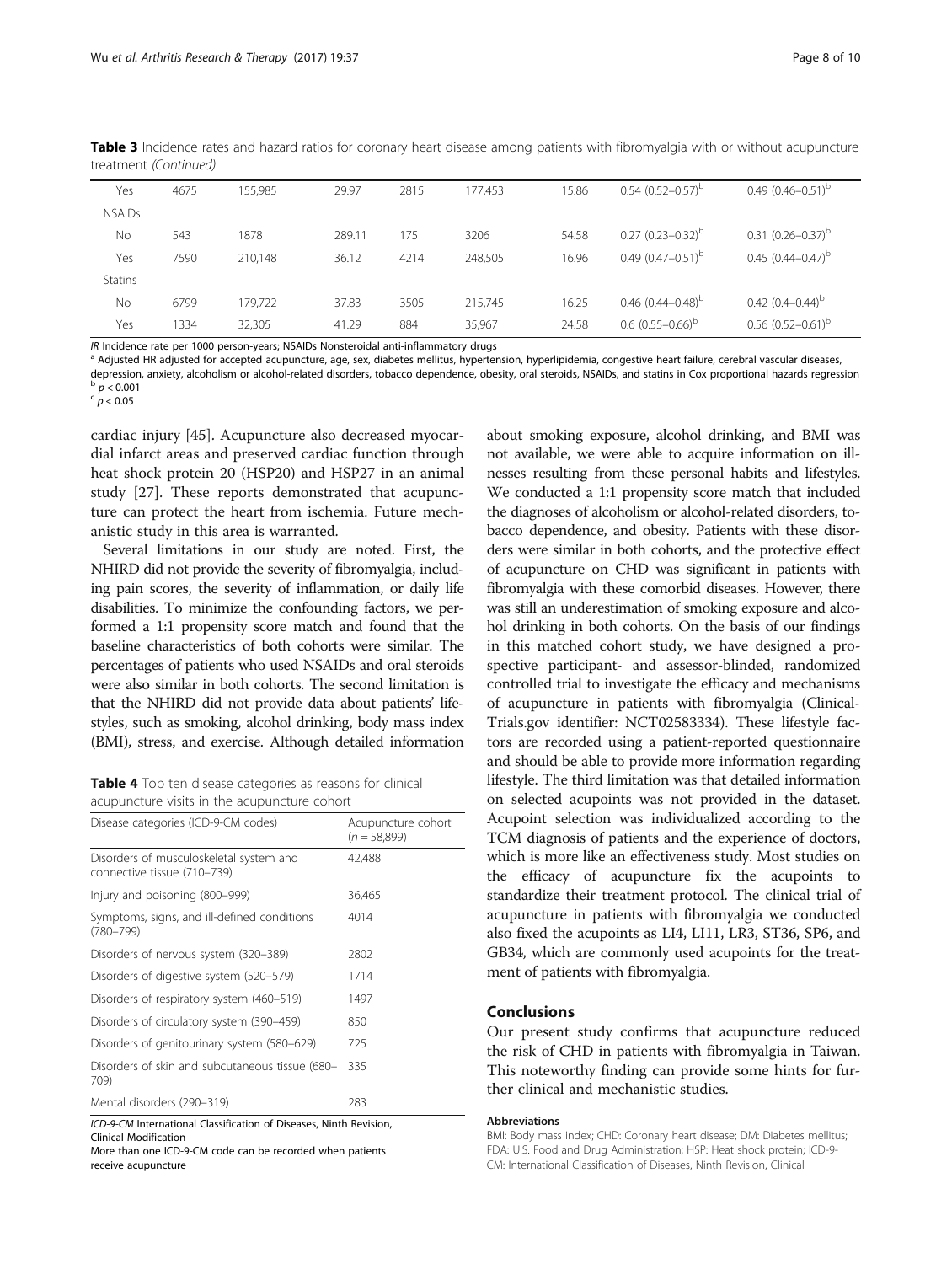<span id="page-8-0"></span>Modification; IR: Incidence rate; LHID 2000: Longitudinal Health Insurance Database 2000; NHI: National Health Insurance; NHIA: National Health Insurance Administration; NHIRD: National Health Insurance Research Database; NMDAR: N-methyl-D-aspartate receptor; NSAID: Nonsteroidal anti-inflammatory drug; QOL: Quality of life; TCM: Traditional Chinese medicine; TRPV1: Transient receptor potential vanilloid 1

#### **Acknowledgements**

This study was supported in part by China Medical University under the Aim for Top University Plan of the Ministry of Education, Taiwan. It was also supported by the Taiwan Ministry of Health and Welfare Clinical Trial and Research Center of Excellence (MOHW105-TDU-B-212-133019). This study was based in part on data derived from the NHIRD, provided by the NHIA, and the Ministry of Health and Welfare, and managed by the National Health Research Institutes. The interpretations and conclusions reported do not represent those of the NHIA, the Ministry of Health and Welfare, or the National Health Research Institutes. The funding agencies had no role in the study design, data collection and analyses, results interpretation, or publication of this study.

#### Funding

This study was supported in part by China Medical University under the Aim for Top University Plan of the Ministry of Education, Taiwan. It was also supported by the Taiwan Ministry of Health and Welfare Clinical Trial and Research Center of Excellence (MOHW105-TDU-B-212-133019).

#### Availability of supporting data

All data of this study are deposited in a properly managed public repository. We examined and analyzed datasets released from the Taiwan NHIRD (<http://nhird.nhri.org.tw/en/index.html>), maintained and managed by National Health Research Institutes [\(http://www.nhri.org.tw/\)](http://www.nhri.org.tw/), Taiwan. The use of the datasets is limited to research purposes only. Applicants must follow the Computer-Processed Personal Data Protection Law [\(http://www.winkler](http://www.winklerpartners.com/?p=987)[partners.com/?p=987](http://www.winklerpartners.com/?p=987)) and related regulations of the National Health Insurance Administration and the National Health Research Institutes, and the agreement must be signed by the applicant and his/her supervisor upon application submission. All applications are reviewed for approval of data release.

#### Authors' contributions

MYW contributed to the conception and design of the study, participated in the interpretation of clinical data, and drafted the manuscript. MCH participated in the interpretation of clinical data and acupuncture treatment approaches. JHC performed the statistical analysis. MFS participated in the interpretation of clinical data. YCL participated in the interpretation of clinical data and acupuncture treatment approaches and also helped to finalize the manuscript. HRY conceived of the study, contributed to the interpretation of clinical data, and finalized the manuscript. All authors read and approved the final manuscript.

#### Competing interests

The authors declare that they have no competing interests.

#### Consent for publication

Not applicable in this section.

#### Ethics approval and consent to participate

This study was approved by the research ethics committee of China Medical University and Hospital (CMUH104-REC2-115) and by the National Health Research Institute, the data holder of the NHI database. The need for patient consent was exempted on the basis of the total anonymity of all research data in this study.

#### Author details

<sup>1</sup> Research Center for Traditional Chinese Medicine, Department of Medical Research, China Medical University Hospital, 2 Yude Road, North District, Taichung, Taiwan. <sup>2</sup>Department of Chinese Medicine, China Medical University Hospital, 2 Yude Road, North District, Taichung, Taiwan. <sup>3</sup>Graduate Institute of Chinese Medicine, School of Chinese Medicine, College of Chinese Medicine, China Medical University, Taichung, Taiwan. <sup>4</sup>Health Data Management Office, China Medical University Hospital, 2 Yude Road, North

District, Taichung, Taiwan. <sup>5</sup>Research Center for Chinese Medicine & Acupuncture, China Medical University, Taichung, Taiwan. <sup>6</sup>Graduate Institute of Acupuncture Science, College of Chinese Medicine, China Medical University, Taichung, Taiwan.

### Received: 19 October 2016 Accepted: 19 January 2017 Published online: 28 February 2017

#### References

- 1. Chinn S, Caldwell W, Gritsenko K. Fibromyalgia pathogenesis and treatment options update. Curr Pain Headache Rep. 2016;20:25.
- 2. Arnold LM, Gebke KB, Choy EH. Fibromyalgia: management strategies for primary care providers. Int J Clin Pract. 2016;70:99–112.
- 3. Wolfe F, Clauw DJ, Fitzcharles MA, Goldenberg DL, Katz RS, Mease P, et al. The American College of Rheumatology preliminary diagnostic criteria for fibromyalgia and measurement of symptom severity. Arthritis Care Res (Hoboken). 2010;62:600–10.
- 4. Queiroz LP. Worldwide epidemiology of fibromyalgia. Curr Pain Headache Rep. 2013;17:356.
- 5. Weir PT, Harlan GA, Nkoy FL, Jones SS, Hegmann KT, Gren LH, et al. The incidence of fibromyalgia and its associated comorbidities: a populationbased retrospective cohort study based on International Classification of Diseases, 9th Revision codes. J Clin Rheumatol. 2006;12:124–8.
- 6. Walitt B, Nahin RL, Katz RS, Bergman MJ, Wolfe F. The prevalence and characteristics of fibromyalgia in the 2012 National Health Interview Survey. PLoS One. 2015;10, e0138024.
- 7. Cho KI, Lee JH, Lee HG, Kim SM, Kim TI. Assessment of myocardial function in patients with fibromyalgia and the relationship to chronic emotional and physical stress. Korean Circ J. 2010;40:74–80.
- Su CH, Chen JH, Lan JL, Wang YC, Tseng CH, Hsu CY, et al. Increased risk of coronary heart disease in patients with primary fibromyalgia and those with concomitant comorbidity—a Taiwanese population-based cohort study. PLoS One. 2015;10, e0137137.
- 9. Blumenthal DE, Malemud CJ. Recent strategies for drug development in fibromyalgia syndrome. Expert Rev Neurother. 2016;16:1407–11.
- 10. Langhorst J, Klose P, Musial F, Irnich D, Häuser W. Efficacy of acupuncture in fibromyalgia syndrome—a systematic review with a meta-analysis of controlled clinical trials. Rheumatology (Oxford). 2010;49:778–88.
- 11. Lin JG, Hsieh CL, Lin YW. Analgesic effect of electroacupuncture in a mouse fibromyalgia model: roles of TRPV1, TRPV4, and pERK. PLoS One. 2015;10, e0128037.
- 12. Hsing AW, Ioannidis JP. Nationwide population science: lessons from the Taiwan National Health Insurance Research Database. JAMA Intern Med. 2015;175:1527–9.
- 13. Chang CC, Lee YC, Lin CC, Chang CH, Chiu CD, Chou LW, et al. Characteristics of traditional Chinese medicine usage in patients with stroke in Taiwan: a nationwide population-based study. J Ethnopharmacol. 2016; 186:311–21.
- 14. Yen HR, Lai WY, Muo CH, Sun MF. Characteristics of traditional Chinese medicine use in pediatric cancer patients: a nationwide, retrospective, Taiwanese-registry, population-based study. Integr Cancer Ther. doi[:10.1177/](http://dx.doi.org/10.1177/1534735416659357) [1534735416659357](http://dx.doi.org/10.1177/1534735416659357).
- 15. Lien AS, Jiang YD, Mou CH, Sun MF, Gau BS, Yen HR. Integrative traditional Chinese medicine therapy reduces the risk of diabetic ketoacidosis in patients with type 1 diabetes mellitus. J Ethnopharmacol. 2016;191:324–30.
- 16. Liao HH, Yeh CC, Lin CC, Chen BC, Yeh MH, Chang KM, et al. Prescription patterns of Chinese herbal products for patients with fractures in Taiwan: a nationwide population-based study. J Ethnopharmacol. 2015;173:11–9.
- 17. Shih CC, Liao CC, Sun MF, Sun YC, Wen CP, Morisky DE, et al. Retrospective cohort study comparing stroke recurrence rate in ischemic stroke patients with and without acupuncture treatment. Medicine (Baltimore). 2015;94:e1572.
- 18. LaRosa JC, Pedersen TR, Somaratne R, Wasserman SM. Safety and effect of very low levels of low-density lipoprotein cholesterol on cardiovascular events. Am J Cardiol. 2013;111:1221–9.
- 19. Chen FP, Kung YY, Chen TJ, Hwang SJ. Demographics and patterns of acupuncture use in the Chinese population: the Taiwan experience. J Altern Complement Med. 2006;12:379–87.
- 20. Cramer H, Chung VC, Lauche R, Zhang Y, Zhang A, Langhorst J, et al. Characteristics of acupuncture users among internal medicine patients in Germany. Complement Ther Med. 2015;23:423–9.